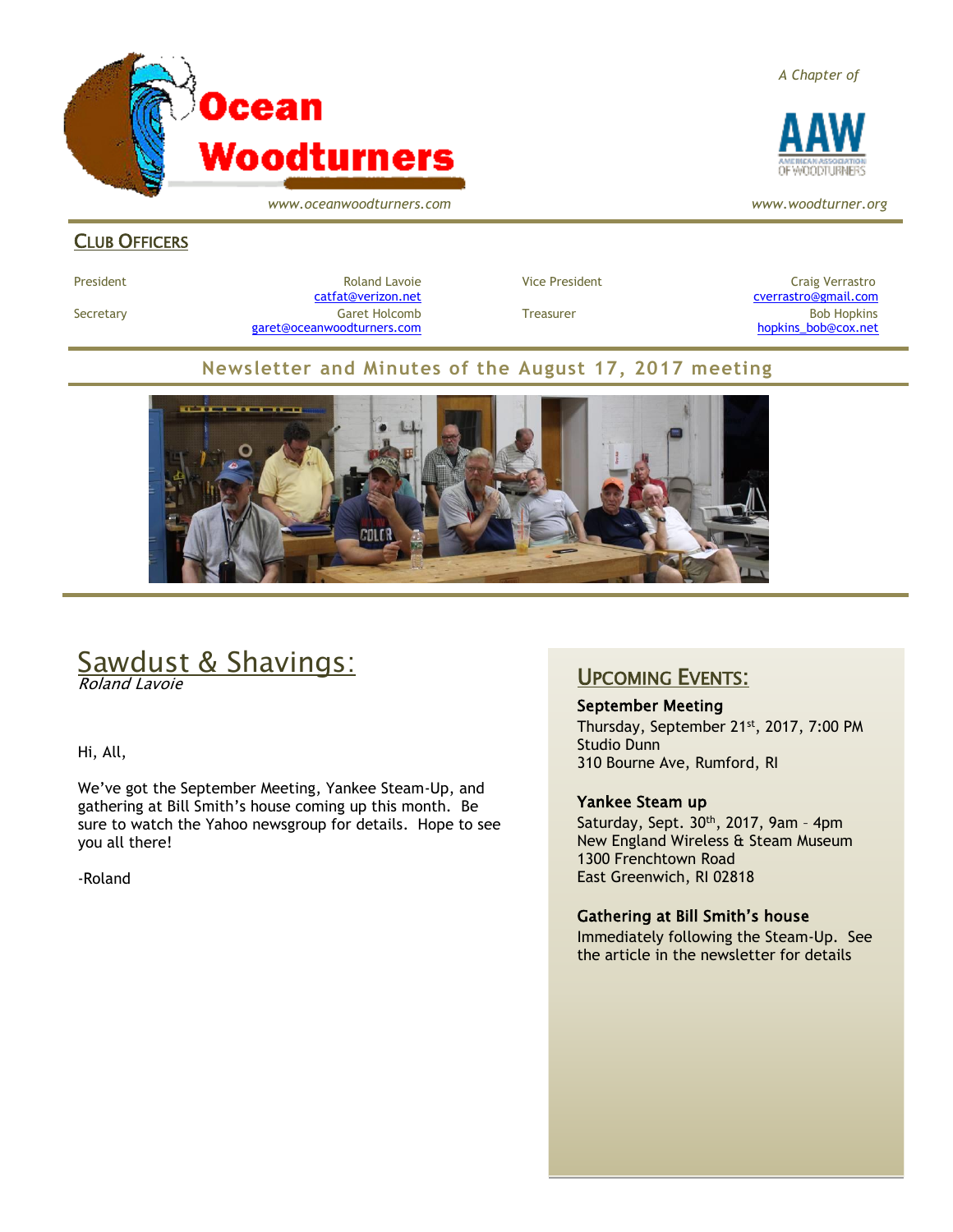# Secretary's Notes

Garet Holcomb

If you are paying to receive the printed newsletter and are not receiving it, please let me know so I can update the print list.

# Treasurer's Report

Bob Hopkins

We have a balance of \$1710.63, of which \$299.49 is set aside for the camera fund.

You can pay your dues directly from the website at <http://www.oceanwoodturners.com/dues.cfm>

Dues: Club dues are \$25 annually. For members who wish to have a printed Newsletter mailed to them monthly, there is an annual charge of \$5 to cover postage, payable with club dues. All payments should be mailed to:

> Bob Hopkins 48 Tilbury Drive, Bristol, RI 02809

# Meeting Minutes

Garet opened the meeting with 21 members and 1 guest present

Welcome Kellie from Pawtucket!

Treasurer's Report - Motion to accept Bob's report was made by Dan D. and seconded by Alex A.

Committee Reports. All committees are looking for help from the membership. Please contact the committee chairs for more info.

| <b>Program Committee:</b>     | No report |
|-------------------------------|-----------|
| <b>Outreach Committee:</b>    | No report |
| <b>Fundraising Committee:</b> | No report |

Demos – We need Club members to do demonstrations at our monthly meetings. If you can do a demo for us, please talk to Roland as soon as possible.

Camera fund – There was discussion on what to do now that the camera fund is building up again. No action was taken but the consensus is that we should build up a little more and start looking at next purchases.

September Meeting - We will have the September Club meeting as normal. See the article in this newsletter for info on the Yankee Steam-Up and gathering at Bill Smith's house.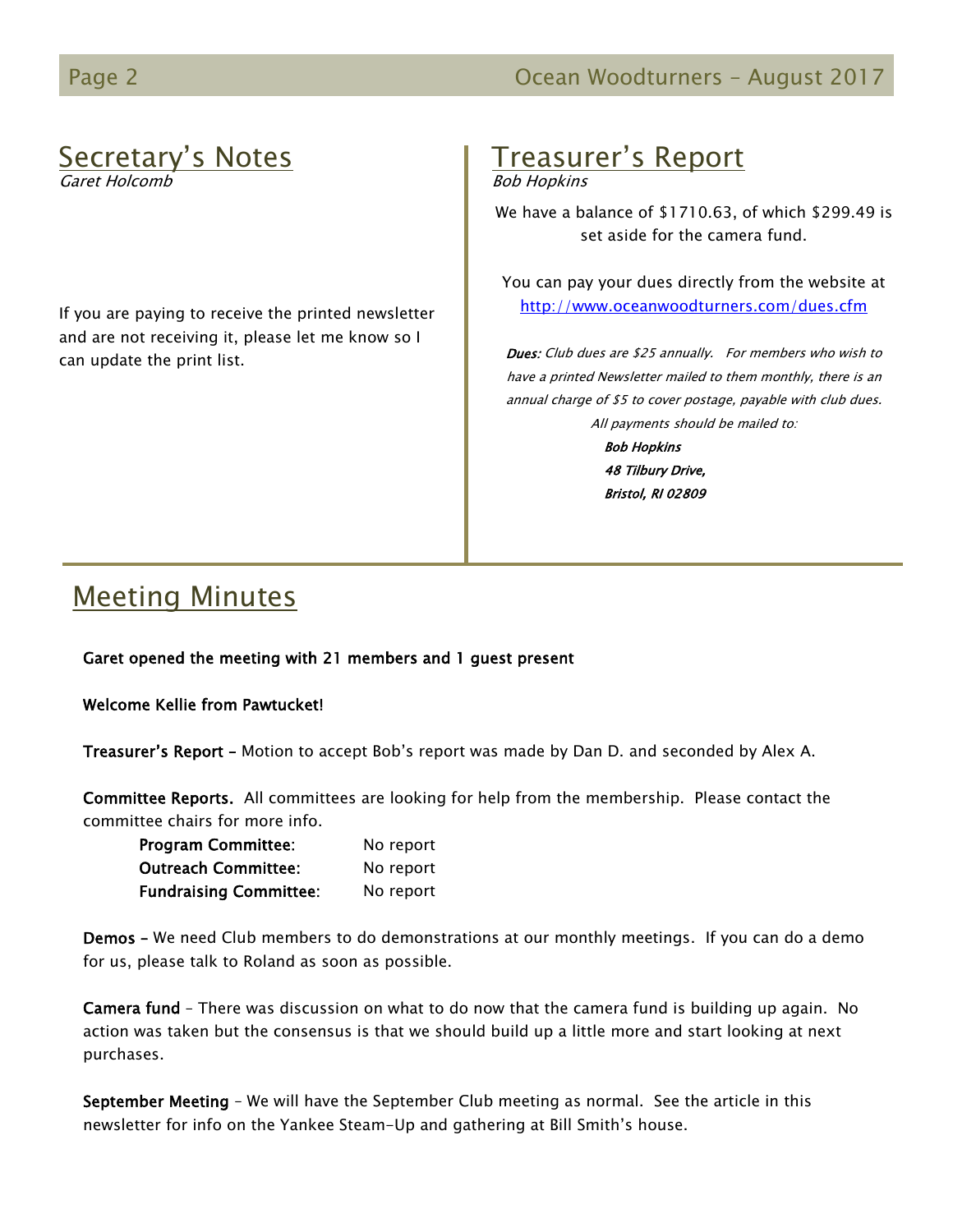# Meeting Minutes (Cont.)

The W. Mershon Donation – There was much discussion on the wood and equipment donated by William Mershon's estate. It was moved by Paul T. that the club should auction the items off in person at the club, as opposed to doing an online auction or sale. Ed. K. seconded and the motion carried unanimously. Discussion ensued that we might have the Woodworker's Guild and other clubs in so they can bid on the items as well, and we might have a general tool sale at the same time. Further discussion proposed that the auction might take place at the Christmas party, but no vote was taken. It was further proposed by Paul T. that we hold on to the Rikon lathe and stand until at least the January meeting, at which time we'll decide whether to keep the lathe and stand as Club property or to auction or sell. Seconded by Ed K, the motion carried unanimously. Craig V. has agreed to store all the donated material in his shop until we dispose of it.

Inventory – It was brought up again that we need a formal Club capital inventory of equipment belonging to us.

# **Show and Tell**







Pepper mills in various species and finishes.



## Alex Amoruso

An example of Alex's "double tangential" wedge set for his updated technique.

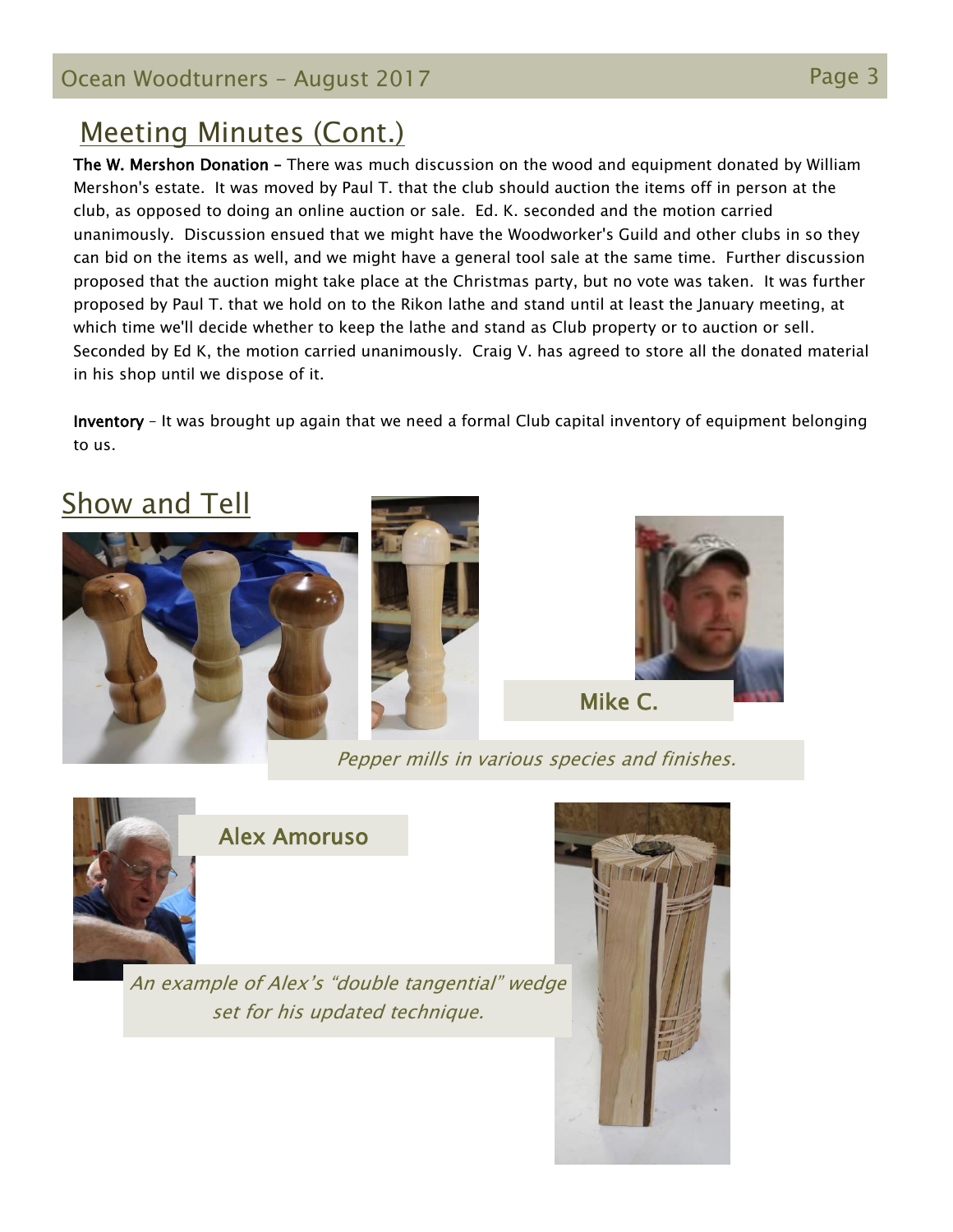# Show and Tell (Cont.)

## Paul Tavares









Spalted Maple vase, Ambrosia Maple bowl, and segmented vessel of various unknown scrap wood species.



Paul Grenier



Maple bowl with bark inclusions and renaissance wax finish

## **FREE LATHE:**

**Studio Dunn is offering their large General lathe for free to a member of the Ocean Woodturners. If you are interested in the machine, please contact Topher at [topher@studiodunn.com](mailto:topher@studiodunn.com) or call 401-316-1142. The machine does not have a tailstock quill but seems to be in otherwise working order. This machine will not last, so call immediately if you are interested.**



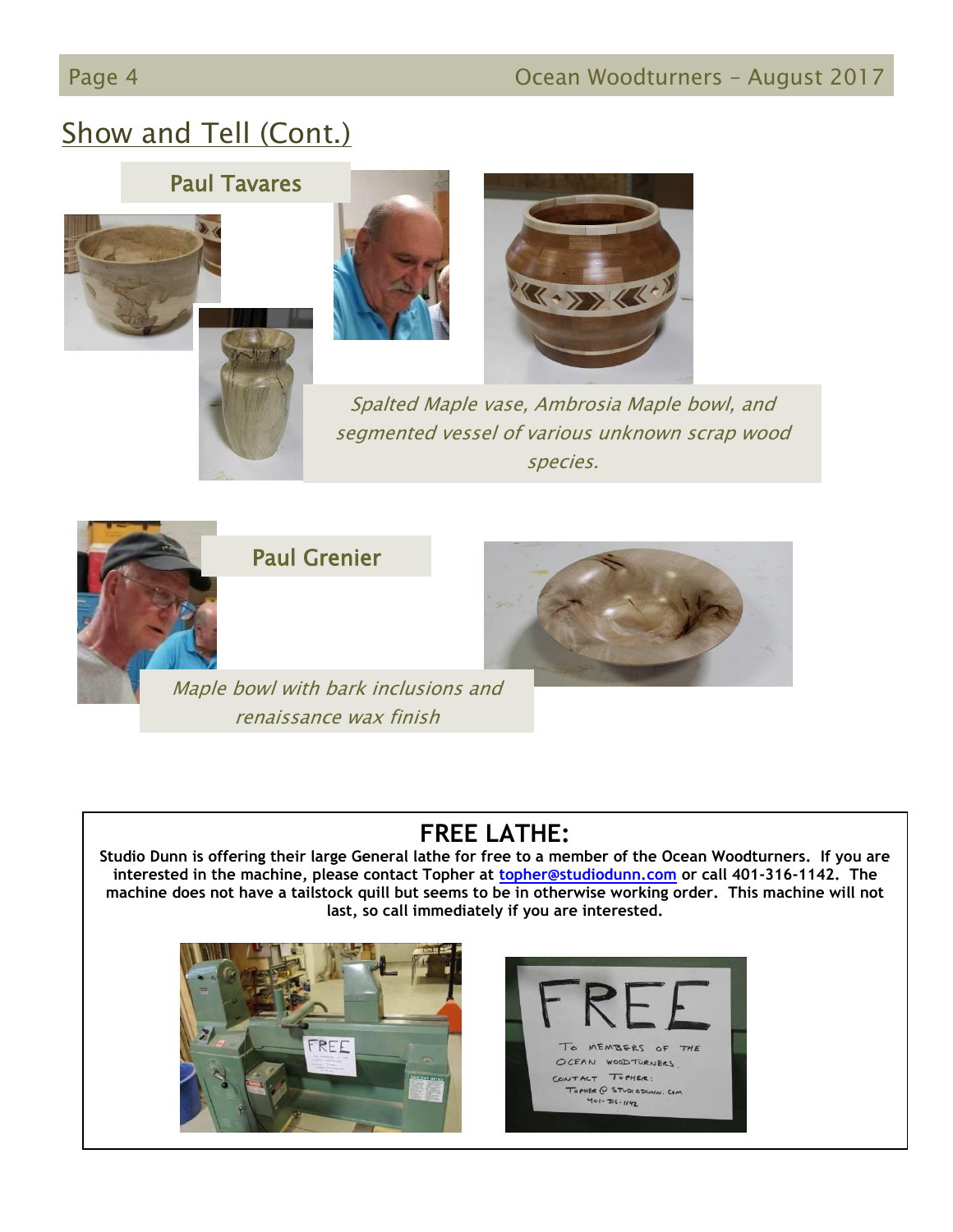# **Demonstration**



# Ian Manley Gives an Overview of Skew Chisel Usage

Ian visited us from the South Shore to give an overview of the different uses for the skew chisel. Long known as one of the hardest lathe tools to get the hang of, Ian's overview provided tips and tricks for proper use, how to avoid a catch, and proves that the skew can be one of the most versatile tools in the turner's arsenal. See the video of Ian's Demonstration at: [https://youtu.be/i8\\_\\_-aNOQMQ](https://youtu.be/i8__-aNOQMQ)